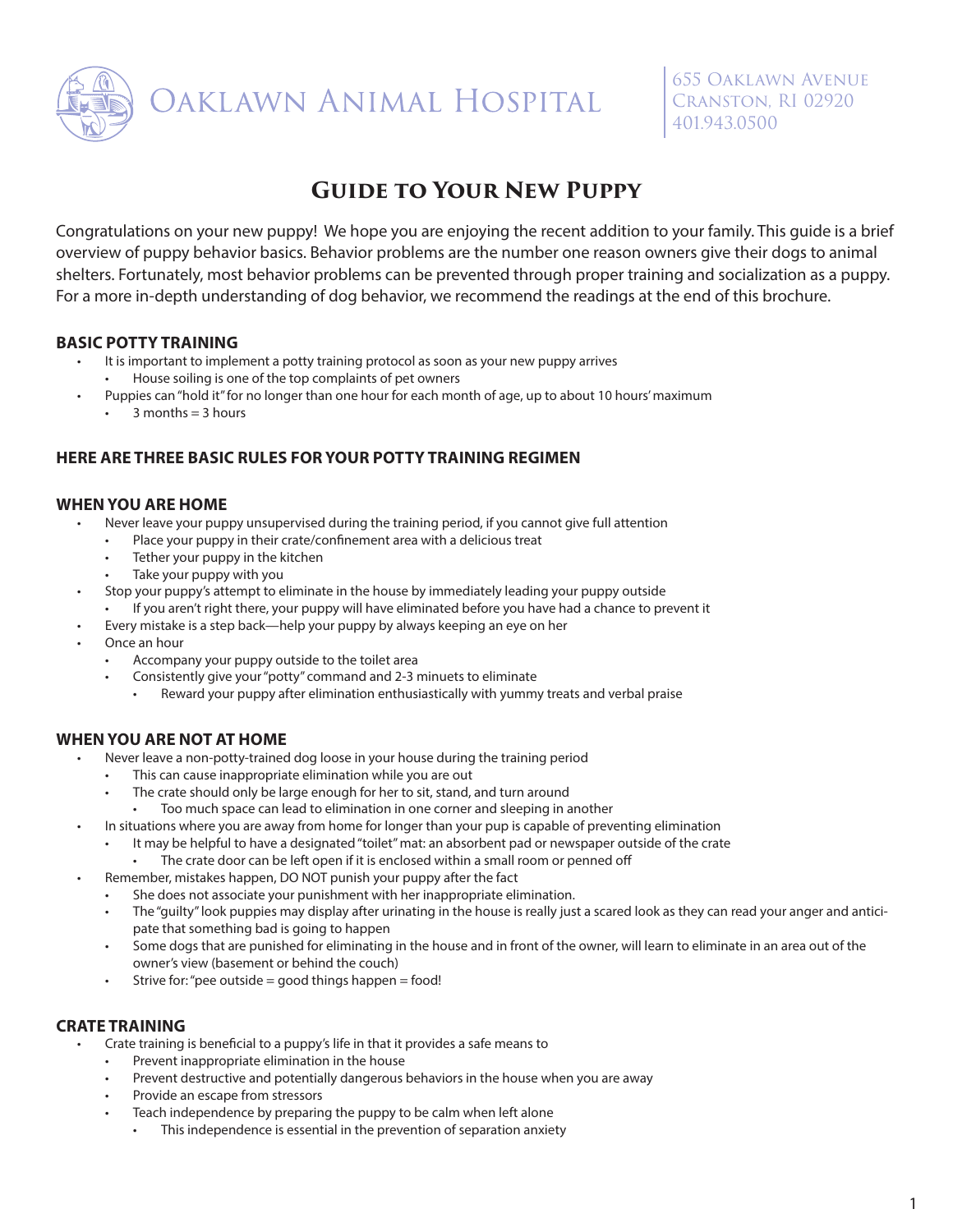

## **PICKING A CRATE**

- The dimensions should large enough for your puppy to sit, stand, turn around, and lie down comfortably
- There should not be enough room for your puppy to eliminate in one corner and rest in another
- For larger breed puppies, there are crates with sections that can be added to provide a crate to "grow into"

# **MAKE IT A HAPPY PLACE**

- Put the crate in an area of the house where your family spends a lot of time
- Allow the puppy to go into the crate on her own, leave treats and toys inside to make the crate more inviting
- Let her walk in and out with the door open several times with treats, before you leave her inside with the door closed
- You can also start feeding her inside her crate, eventually closing the door when she is eating comfortably

### **GRADUALLY INCREASE THE TIME PERIODS**

- Have your dog start spending more time in the crate with food, or a chew toy that takes longer to eat
- Be sure your dog is relaxed and calm and begin to leave the room for short periods of time while she is eating in her crate
- As long as she remains calm, you may keep increasing the time she spends in the crate, until she is able to remain comfortably in her crate while you leave for longer periods of time

# **DO NOT RESPOND TO CRIES OR WHINES IN THE CRATE**

- If you experience, the training may be going too quickly for your pup
	- Slow down the training and start at a comfortable level for your pup
- The most successful training is that which is stress free
	- Monitor for signs of anxiety during training, such as panting, yawning, and salivation
		- **YOU MAY NEED TO**
		- Start from the beginning at another time at a comfortable level for your pup
		- Consult a behaviorist should these problems arise; This could be early signs of separation anxiety
- At the time that your puppy does vocalize in the crate, you should not let her out or punish her for this behavior
- If you let her out when she cries, she will learn that crying gets her what she wants, and she will cry every time
- Walk away and wait until she is quiet before letting her out
- This process may take a long time and the behavior may become worse before it gets better
- The key is consistency and making the crate a positive experience. NEVER use the crate as a punishment.

#### **SOCIALIZATION**

- Proper handling of puppies during their critical socialization period is essential to the prevention of behavior problems • Depending on the breed, the critical socialization period is between the ages of 3 weeks continuing to 12-16 weeks
- Appropriate socialization involves exposing your puppy to a variety of people, animals, places, and situations
	- Early socialization allows for healthy social behavior development
	- Helps prevent acts of aggression based on fear of other dogs, people or new environments
- Veterinary behaviorist, Dr. Ian Dunbar, recommends that your puppy meets and have positive interactions with 100 people before she is 16 weeks old!
	- The effects of improper puppy socialization can be devastating, leading to fear-based aggression towards people and/or other dogs, plus extreme shyness and anxiety
- An easy and effective means to socialize your pup is to enroll her in a puppy socialization class
	- This provides puppies the ability to form social relationships with other animals and people in a safe, controlled environment
	- Recent studies show puppies that participated in socialization classes were more likely to be retained in their homes than puppies that did not

# **THE MOUTHY PUP**

- Mouthiness in puppies is a normal, natural behavior
- Puppies use their mouths to gather information about their environment
	- Some use of the mouth for exploration is acceptable in puppies less than 4 months of age
	- Biting that is excessive or the least bit painful should not be rewarded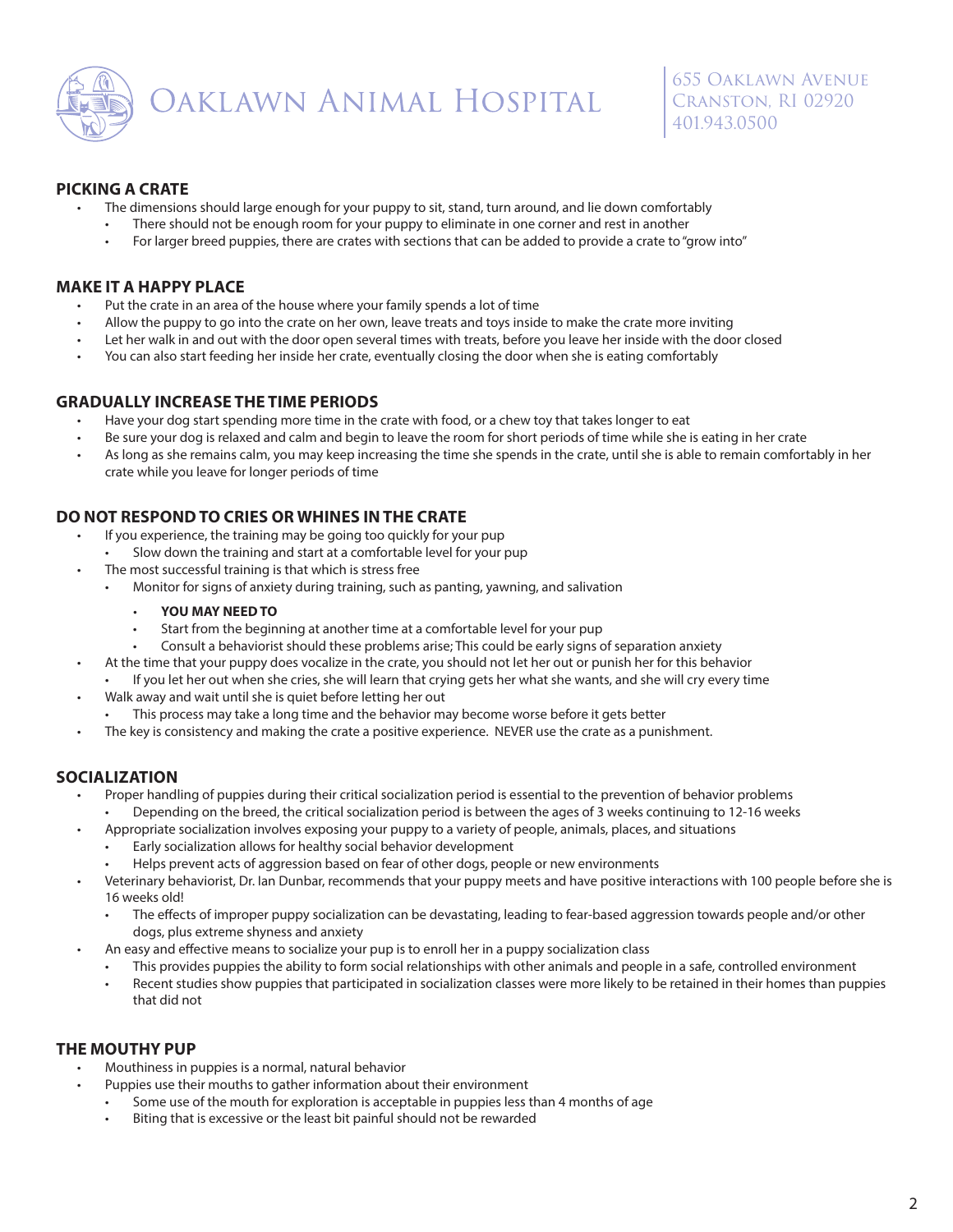

#### • **HERE ARE SOME TIPS FOR DISCOURAGING INAPPROPRIATE MOUTHINESS**

- Avoid aggressive play
	- Especially interactions which involve a puppy's mouth and your hands

# • **PROVIDE APPROPRIATE CHEW TOYS**

- Kongs, Nyla-bones or durable stuffed toys
- These toys can be used to redirect your puppy's urge to chew away from your hands or feet
- You can even smear peanut butter on your pet's toys to make them more appealing

## • **PRACTICE A HIGH-PITCHED "OUCH"**

- This yelp will startle a pup and cause her to stop biting
- At this point, you can redirect the pup to a more appropriate chew toy
- As some puppies develop, they may learn that biting gets them attention.
- Be careful this "ouch" is not interpreted as attention if so, avoid this practice.

### • **STOP GIVING ATTENTION TO THE PUPPY WHEN SHE BECOMES MOUTHY**

- Attention can include petting, yelling, speaking, pushing, playing, and even eye contact
- Look away from your puppy, GET UP, and walk away until the puppy moves on to another activity
- A puppy that is desperate for attention will soon make the association that biting leads to being ignored

#### • **TEACH YOUR PUP HOW TO "SIT" AND REWARD WITH ATTENTION**

• Once your puppy learns that sitting—not mouthing or jumping—earns your praise, she will be sitting at your feet in no time!

# **ADOLESCENCE**

•

- Depending on the breed adolescence period is between the ages of 6 months and 2  $\frac{1}{2}$  years of age
- This period of time is notably the most frustrating for pet owners
- Adolescent dogs become less dependent on their owners for guidance as they begin to explore other dogs, scents, and environments
- Energy levels, especially for larger breed dogs, are at a peak during this time, making exercise requirements much higher than they were during puppyhood
- Some breeds, such as Border collie, Labrador retrievers and Cattle dogs, require more exercise than others
- The rule of thumb for any breed is that the more energy a dog spends on exercise, the less energy she will spend on unruly behaviors
- As dogs grow larger, many behaviors that may have been cute and loveable as a puppy, such as jumping up, sitting on laps, licking faces etc., are no longer acceptable, especially for small children or guests who visit your house
	- Start young and reward your pet for sitting
	- Do not allow people to give her attention when she jumps up on them
	- Yelling or punishing her for jumping up may give her a negative association with you, your family members, or guests, causing her to be anxious, fearful, and even aggressive
- All your hard work in socialization and teaching good manners can go to waste quite rapidly during this time period if you do not make an appropriate effort to maintain it
	- It is pertinent that you continue to expose your dog to other people and animals through her adolescence
	- Positive reinforcement obedience classes should begin just after age 12 weeks—before your dog has a chance to develop and strengthen undesirable behaviors
- Clicker training is a fun and effective method of teaching your dog both basic and advanced obedience skills
- The use of a head collar, such as the Gentle Leader, can be a helpful aid in managing your overactive adolescent during training and even on walks
- AVOID training classes that utilize choke chains, shock collars, pronged pinch collars, or any other painful punishment.
	- Scientific studies have shown that pain can create a negative association with you, induce fear, inhibit learning, and, at times, cause aggression
- Make sure the class you choose is a positive experience for both you and your dog!